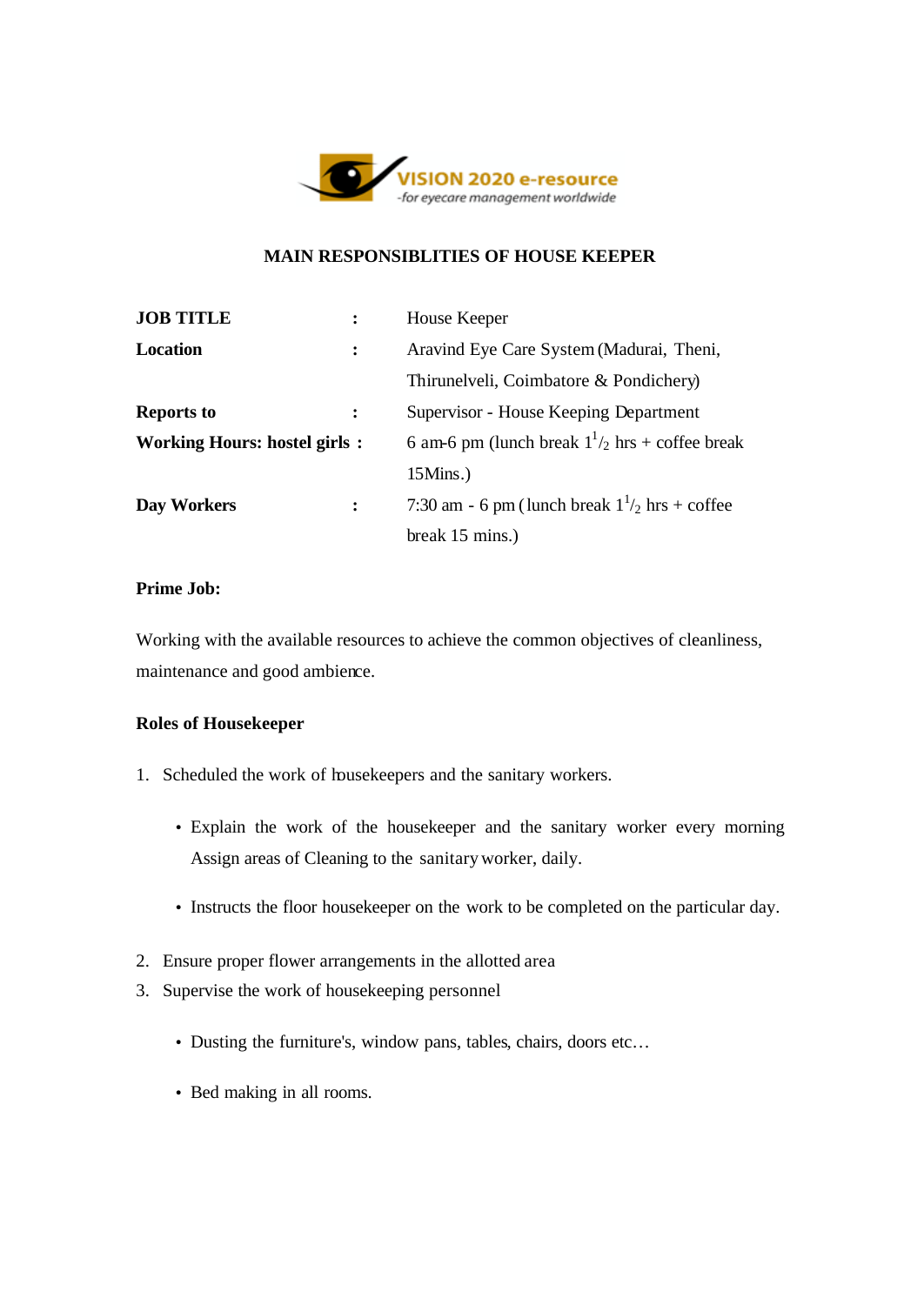- Planning of Extra work
- Check all the public areas with checklist to meet the cleaning standards
- Check all rooms for proper maintenance and completion of work at a particular place.
- Checks with the maintenance department to make sure that the repair works are all completed.
- Checks with the laundry to make sure that all linens have been distributed to the respective departments.
- Checks the register in the laundry to see if proper entry is made about the incoming.
- Checking the areas for proper completion.
- Check all the materials that is required for the days work.
- Checking the room with the checklist to see all the work is done perfectly and all necessary materials are placed at the right place.
- Collecting the linens and giving to the laundry for washing
- Remove the furniture, curtains and other fixtures which require repairing, mending, washing etc.,
- Account for furniture.
- Check and control the equipments to ensure that they are used correctly.
- Train sweepers for maximum productivity and efficiency.
- Check all safety system on her floor.
- To have a good rapport with the entire house keeping workers.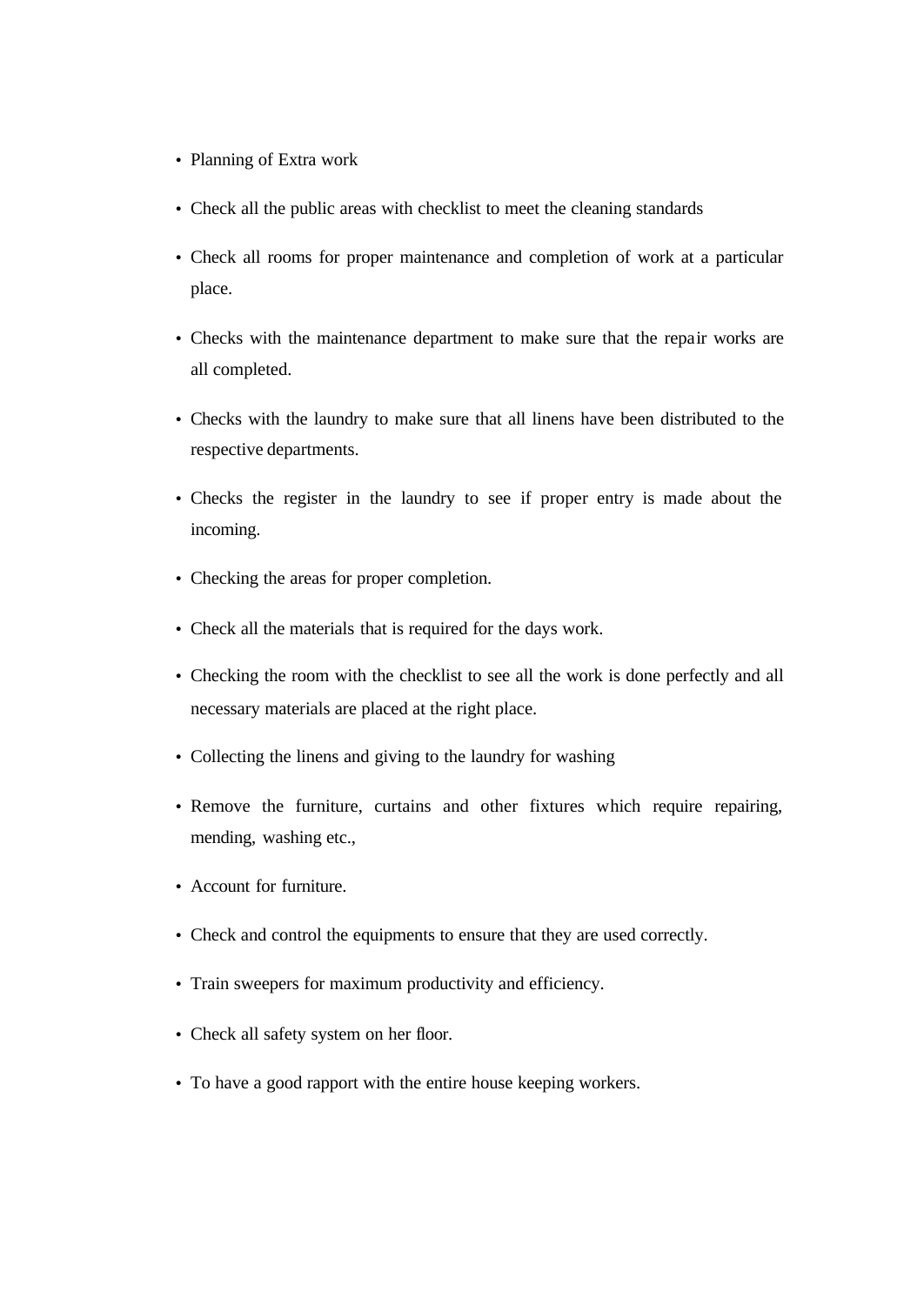- Immediate attention to the complaints
- 4. Train the Trainees
	- Preparation of training schedule for the new comers.
	- Conducts classes for the trainees.
	- Providing practical exposure in the housekeeping procedure.
	- Conducts test for the Trainees.
	- Evaluates the performance of the trainees

In addition to the above, the housekeeping department has certain incidental responsibilities, as follows:

- 1. Saving electricity by turning off lights, fans etc., when not in use.
- 2. Saving water by turning off taps when left dripping.
- 3.Ensuring an economical use of supplies.
- 4.Developing goodwill by a courteous, helpful and caring attitude towards the patients and visitors.
- 5. Promoting safety rules and measures by observing them and reporting dangerous conditions.
- 6.Maintaining a harmonious working relationship with the employees of the other departments.

Reporting to HK Incharge, problems in carrying out the job.

- 7. Supervising the changing of curtains, mattress, covers.
- 8.Attending staff meeting.
- 9. Further training of staff.
- 10. Stocktaking with regular intervals.

#### **Key Job Requirements:**

Should have completed Higher Secondary Education